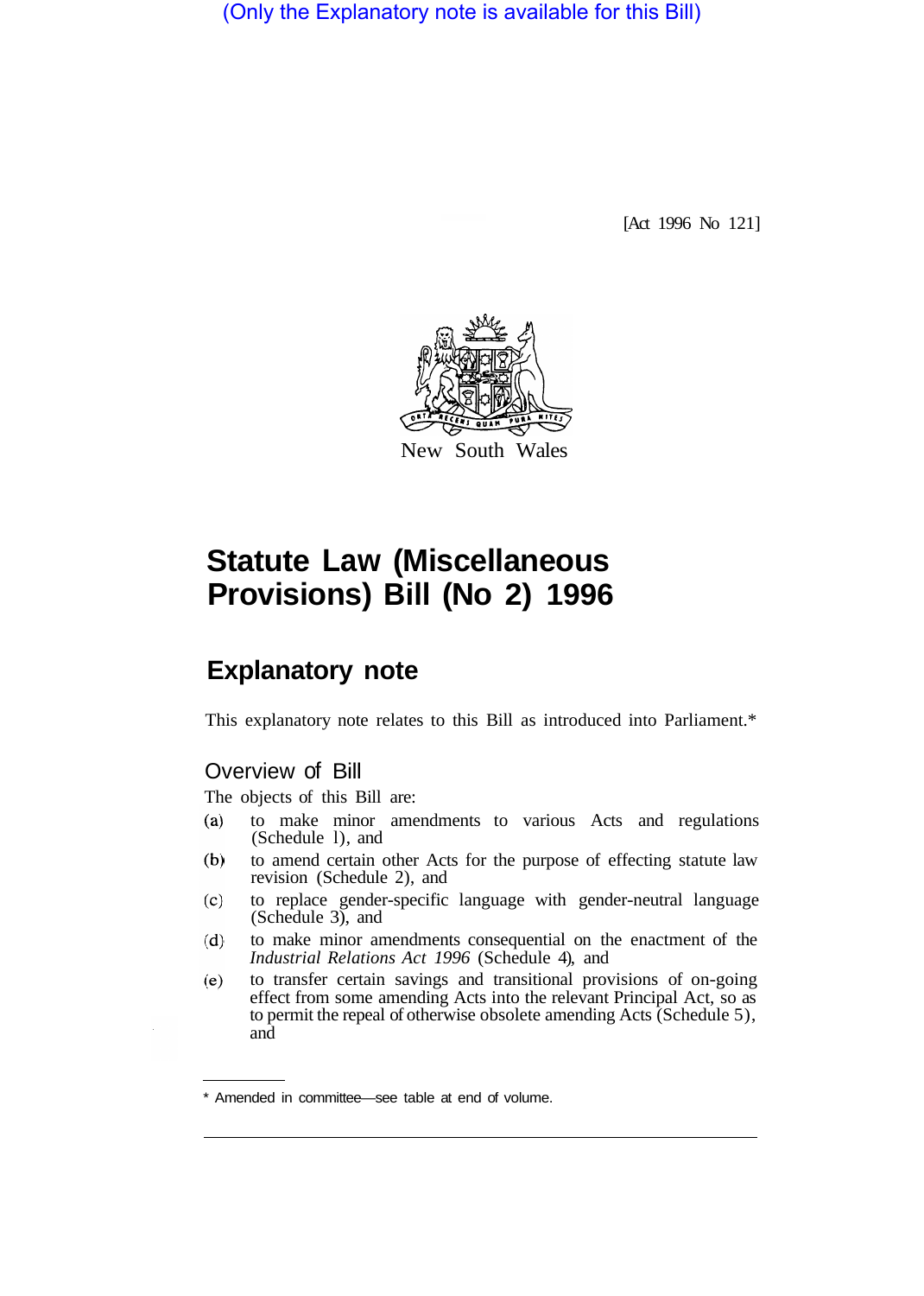Explanatory note

- (f) to repeal certain Acts (Schedule 6), and
- (g) to make other provisions of a consequential or ancillary nature (Schedule 7).

#### Outline of provisions

**Clause 1** sets out the name (also called the short title) of the proposed Act.

**Clause 2** provides for the commencement of the proposed Act.

**Clauses 3–5** are machinery provisions that give effect to the Schedules of the Act containing amendments, repeals and savings, transitional and other provisions.

**Clause 6** makes it clear that the explanatory notes contained in the Schedules do not form part of the proposed Act.

#### **Schedule 1 Minor amemdments**

**Schedule 1** makes amendments to the following Acts and regulations: Casino Control Act 1992 No 15 Drug Misuse and Trafficking Act 1985 No 226 Electricity Supply Act 1995 No 94 Energy Services Corporations Act 1995 No 95 Freedom of Information Act 1989 No 5 Greyhound Racing Control Board Act 1985 No 119 Interpretation Act 1987 No 15 Irrigation Corporations Act 1994 No 41 Landlord and Tenant (Rental Bonds) Act 1977 No 44 Local Government Act 1993 No 30 Local Government (Consequential Provisions) Act 1993 No 32 National Parks and Wildlife Act 1974 No 80 Noxious Weeds Act 1993 No 11 Poisons and Therapeutic Goods Act 1966 No 31 Poisons and Therapeutic Goods Regulation 1994 Police Regulation (Superannuation) Act 1906 No 28 Public Authorities (Financial Arrangements) Act 1987 No 33 Public Authorities (Financial Arrangements) Regulation 1995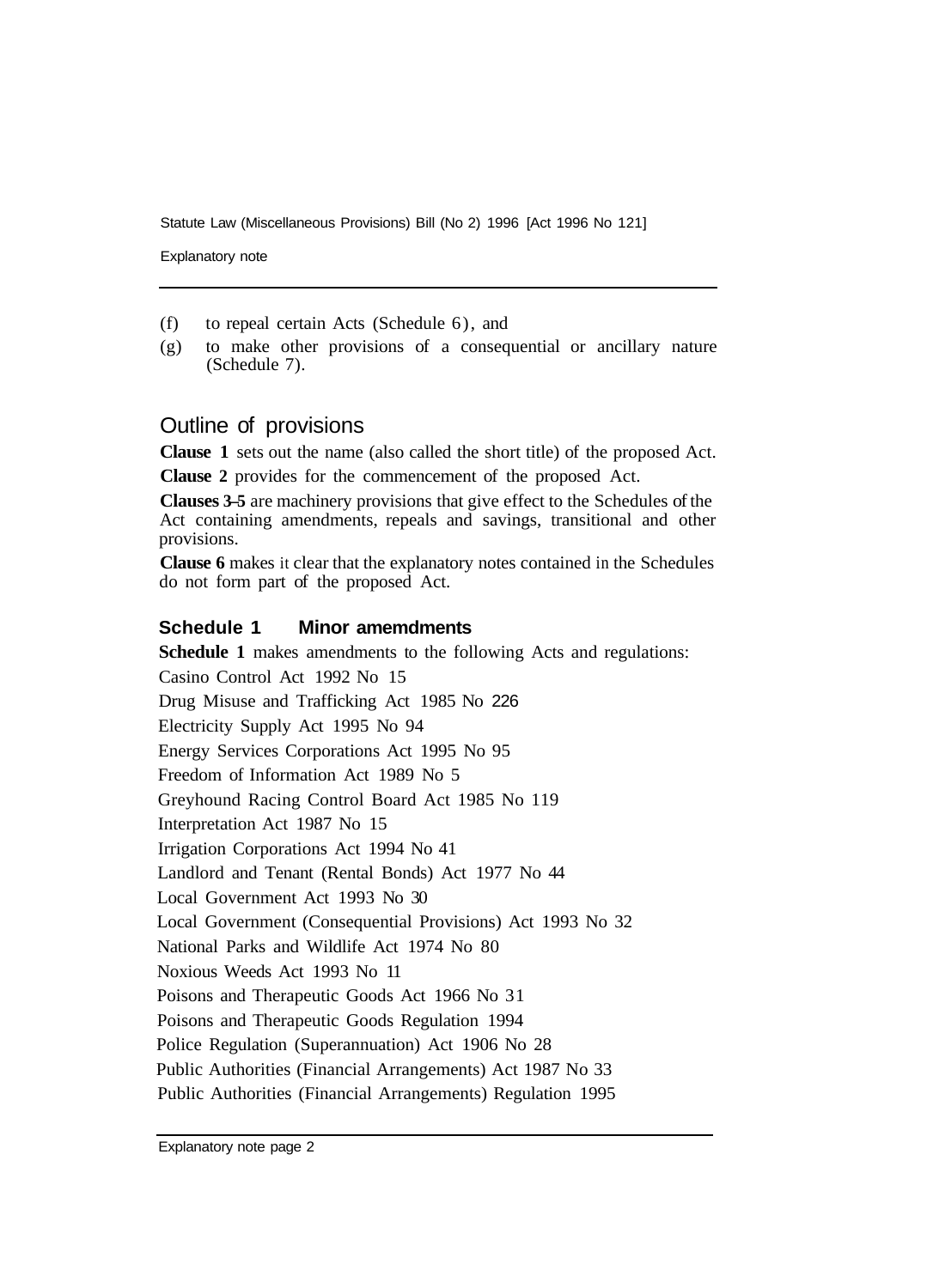Explanatory note

Royal Blind Society of New South Wales Act 1901 No 56 State Authorities Non-contributory Superannuation Act 1987 No 212 State Authorities Superannuation Act 1987 No 211 Statutory and Other Offices Remuneration Act 1975 (1976 No 4) Subordinate Legislation Act 1989 No 146 Superannuation Act 1916 No 28 Superannuation Administration Act 1996 No 39 Threatened Species Conservation Act 1995 No 101 Water Act 1912 No 44

The amendments to each Act are explained in detail in the explanatory note relating to the Act concerned set out in Schedule **1.** 

# **Schedule 2 Amendments by way of statute law revision**

**Schedule 2** amends certain other Acts for the purpose of effecting statute law revision. A number of other amendments are made relating to formal drafting matters and minor corrections. Several of the amendments update references to statutory bodies and statutory offices.

The amendments to each Act are explained in detail in the explanatory note relating to the Act concerned set out in Schedule 2.

#### **Schedule 3 Amendments replacing gender-specific language**

**Schedule 3** substitutes gender-neutral language for the gender-specific language in various Acts. A policy of using gender-neutral language in New South Wales legislation was formally announced by the Governor in his speech for the opening of Parliament on 16 August 1983 and has been strictly applied ever since. However, gender-specific language remains in many of the statutes currently in force that were enacted before the policy was implemented. It is intended that the statute law revision program will continue the process of removal of that language until it has all been replaced.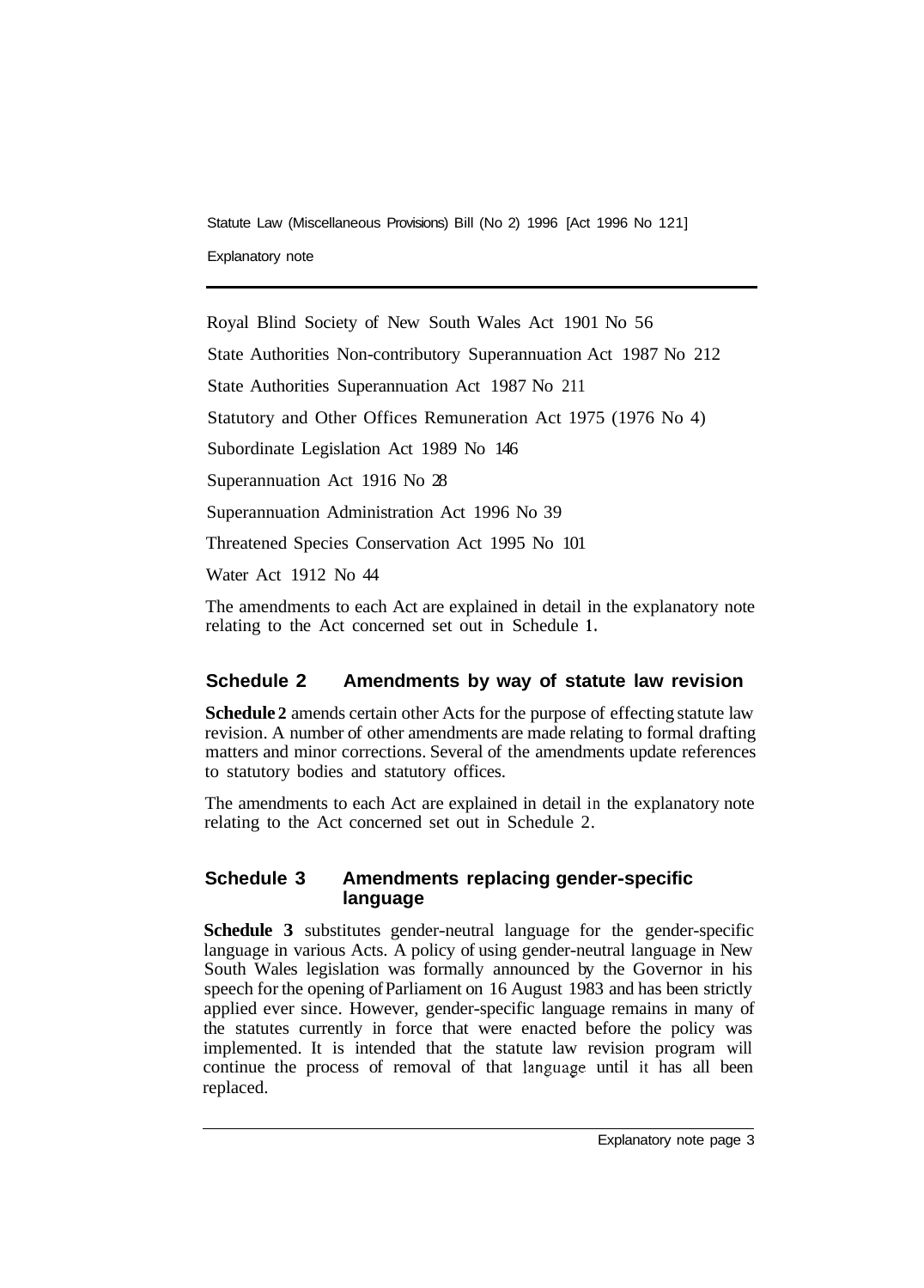**Explanatory note** 

#### **Schedule 4 Minor amendments consequent on enactment of Industrial Relations Act 1996**

**Schedule 4** makes amendments to certain Acts that are consequential on the enactment of the *Industrial Relations Act 1996.* 

The *Industrial Relations Act 1996* revised the law concerning industrial relations and repealed the *Industrial Relations Act 1991* (which in turn had repealed the *Industrial Arbitration Act 1940,* the *Trade Union Act 1881* and the *Truck Act 1900).* The object of the Schedule is to make minor amendments of a statute law revision nature so that changes made by the *Industrial Relations Act 1996* are reflected in other New South Wales legislation.

The Schedule replaces references to repealed provisions of the *Industrial Relations Act 1991,* the *Industrial Arbitration Act I940* and the other repealed Acts with the appropriate references to the *Industrial Relations Act 1996.* (References to the repealed Acts are affected by clause 40 of Schedule 4 to the *Industrial Relations Act 1996,* which provides for the construction of those references.)

The Schedule also amends references to judicial bodies, and other organisations, that were made redundant by the repeal of the repealed Acts. The following table indicates some of the changes:

| Old term                                        | New term                                                   |
|-------------------------------------------------|------------------------------------------------------------|
| Industrial Court                                | Industrial Relations Commission in<br><b>Court Session</b> |
| Industrial Commission                           | Industrial Relations Commission                            |
| <b>Conciliation Committee</b>                   | Industrial Committee                                       |
| award or agreement                              | State industrial instrument                                |
| industrial agreement or enterprise<br>agreement | enterprise agreement                                       |
| industrial union of employees or<br>employers   | industrial organisation of employees or<br>employers       |

The Schedule also makes minor amendments of a statute law revision nature to the *Industrial Relations Act I996* and repeals an uncommenced amending provision of that Act.

Explanatory note page 4